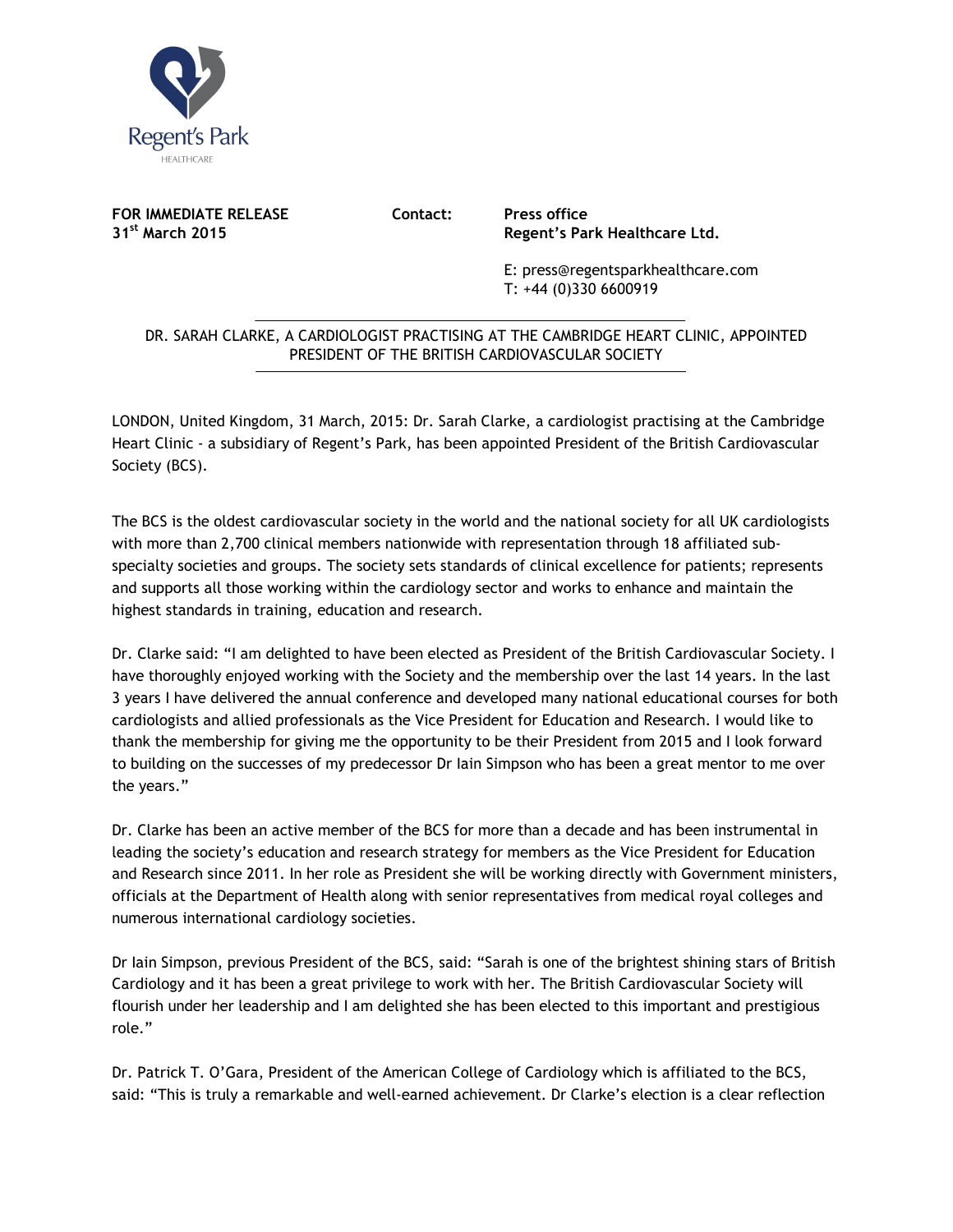of her enthusiastic and exemplary contributions to the field of cardiovascular medicine."

Dr. Ohri, Chief Executive of Regent's Park Healthcare added: "I have had the privilege of knowing and working with Sarah at our Cambridge Heart Clinic venture for the last eight years and her promotion to this national leadership position comes as no surprise to me. I know she has worked tirelessly to support BCS and her election to this role by members of the society is both just reward and a clear testament of the high regard in which she is held by her fellow colleagues. The position of President of BCS is arguably the most powerful executive role across the professional cardiovascular arena, and I am sure Sarah will use her position to advance the cause of British Cardiology in the years ahead."